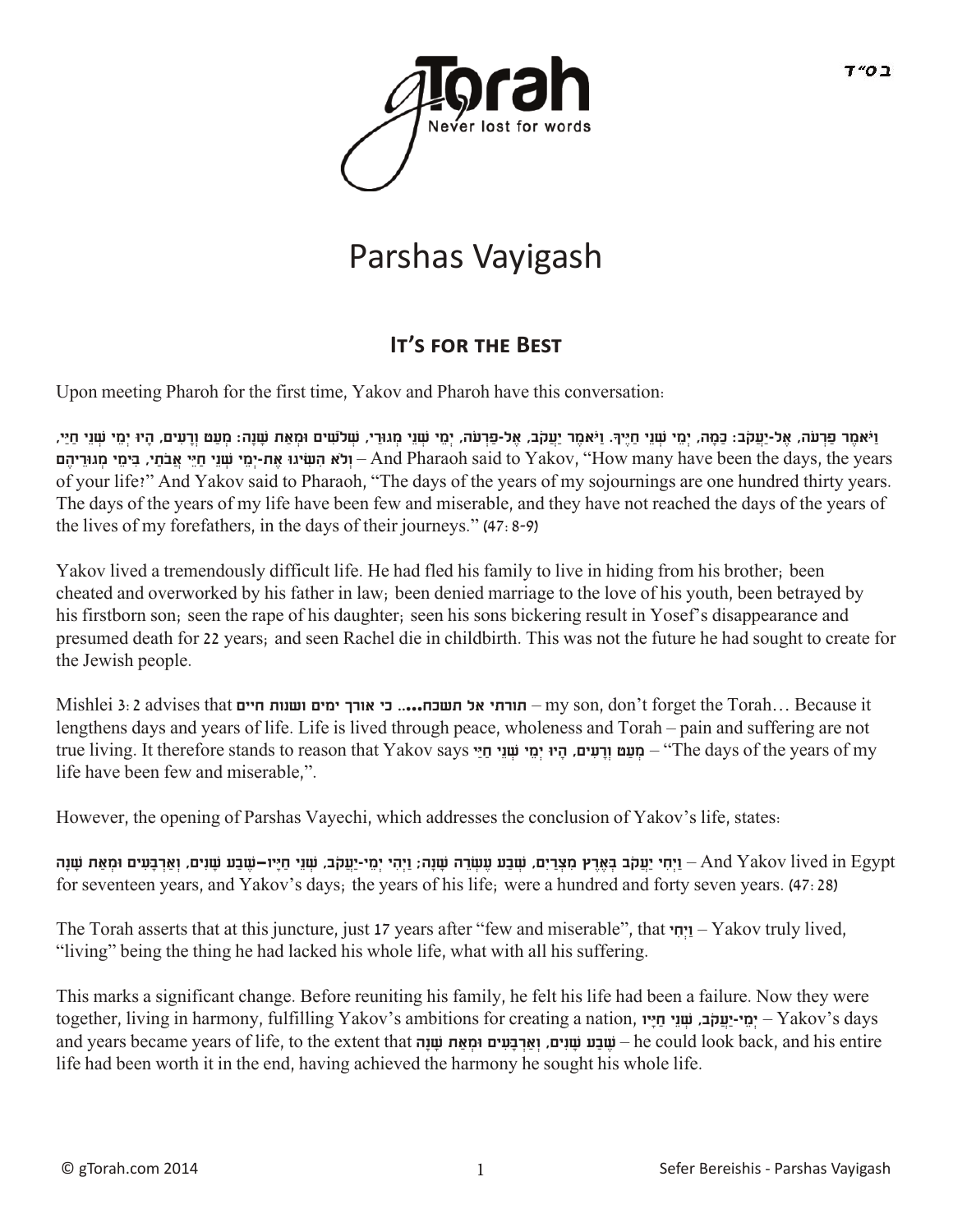Genuine exile begins in chains and handcuffs; Yakov was spared this in his exile because of his merits. The Nesivos Shalom explains how the brothers could attempt to murder Yosef and then sell him, whilst seeming incredibly evil, was actually their bodies expressing what Hashem wanted, that they eventually wind up in Egypt. The people Yosef was sold to we're traditionally salesmen of foul scented products, but Yosef was "fortunate" that they were carrying sweet smelling spices on that day.

But it was not just "fortune", and it was the same with Yakov

There had to be an exile to Egypt. Everything had been calculated precisely. Yakov recognised at the end of his life, that every event in his life had led him to where he was.

Having recognised that all his negative experiences brought him to where he was, he was finally content, satisfied and fulfilled.

#### **Dedicate it Back**

After Yosef reveals his identity, he assures his family they will be taken care of in Egypt. His father receives word to leave Canaan, and come to Egypt. Yosef goes to meet him for the first time in years:

יִּאָסֹר יוֹסִף מרכּבִתּוֹ ויעל לקראת ישׂראל אַביו גּשׁנה ויִיאַ אַליו ויִפּל על צַוּאָריו וַיִּבַּףְ עַל צַוּאָריו עוֹד – Yosef harnessed his chariot and went up to greet Yisrael his father… He fell on his neck and wept excessively. (46:29)

The Midrash says that Yosef wept on Yakov's neck, but Yakov didn't reciprocate, because he was reciting Shema. This seems like it was inopportune moment, to say the least. Why not enjoy the moment, and embrace his long lost son, presumed dead for 22 years?

The Maharal explains that when Yaakov saw that his son, Yosef, had become an executive in Egypt, he could comprehend God's plan and Divine providence. His prophecy had been cloudy for years, and this had been the hidden truth. He understood that Hashem is faithful to those who fear and love Him. A monumentally important moment in his life, that in his wildest dreams he could never have imagined, could nonetheless be dedicated back to Hashem.

The Midrash teaches that Yakov never lost sight of Hashem's guiding hand. It was there when he needed something, but it remained there when he had all he wanted to. With such clarity, it was easy to dedicate this moment back, filled with love and gratitude towards Hashem; to attach himself more to Hashem through love than he could through his years of misery and anguish. And so he said Shema – the **וקבלת עול מלכות עומים** ;he wasn't ignoring the moment of rebirth of their family at all.

This behaviour is unusual. But should it be? People know that when they need something, they can turn to Hashem. But when everything is going well, will their prayers be with the same fervour and intensity?

#### **Forgiveness – Big deal**

After Yosef revealed his identity, and after so many years in exile, Yakov's family was complete once more. His brothers apologise to him, and Yosef rebuffed them with a bizarre response:

יב**ּתֲתָחָה א**להִים אָנִי "Don't be afraid, for am I in place of God?" (50: 19).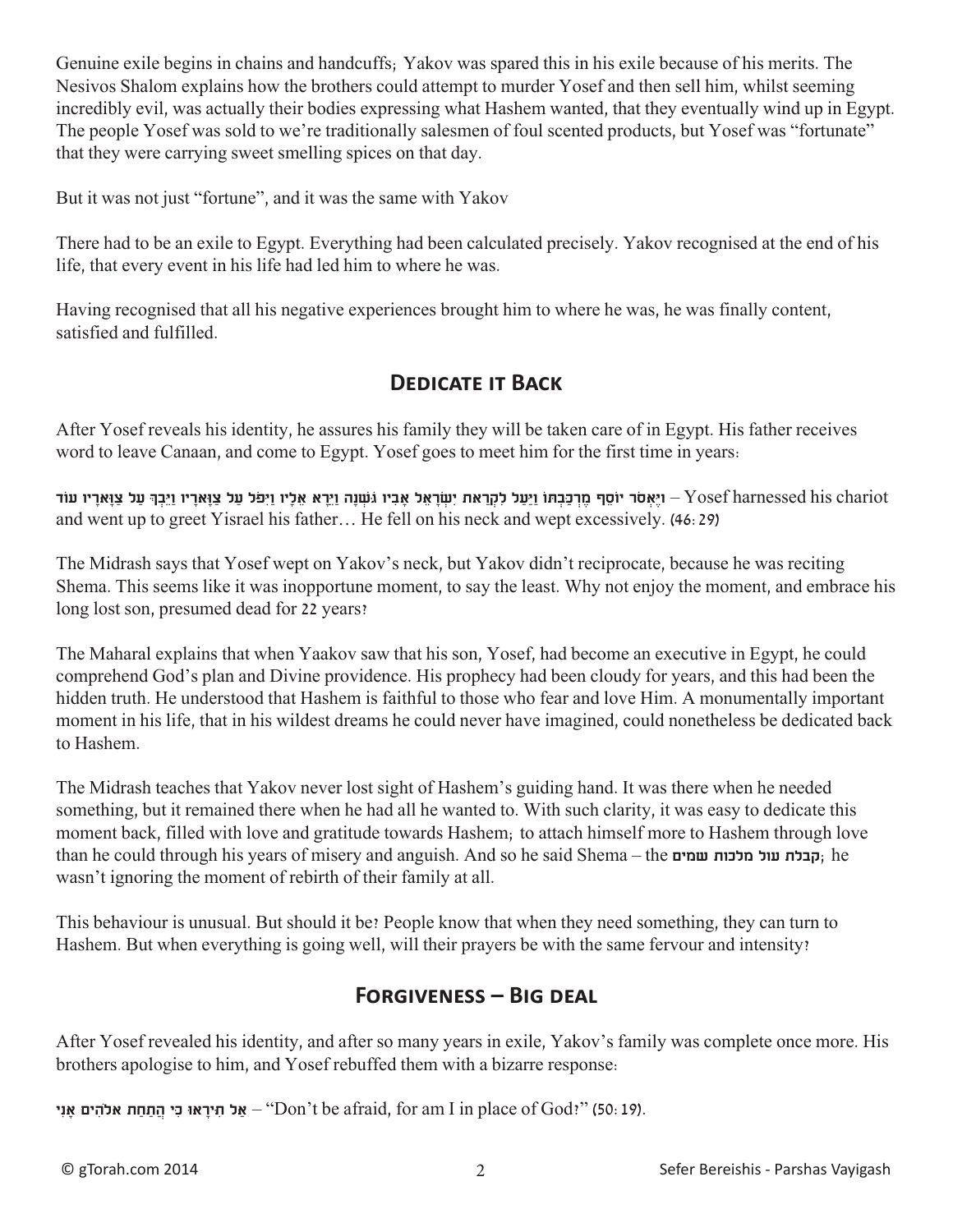He clearly isn't angry, but how has he responded to their apology?

The Baal Haturim suggests that this is intended to be ironic, poetic justice. He was not the first to use this expression – it had been used years before; when his mother had begged Yakov to give her children, their father replied:

 the of fruit the you from withheld has Who ,God of place in I Am – "**הֲתַ חַ ת אֹלהִ ים ָאנֹכִ י אֲשֶ ׁר מָ נַע מִ מֵ ְּך פְ ּרִ י בָטֶ ן** womb?" (30:2)

Why isn't a simple answer enough – did he accept their apology or not?

The Maharil Diskin answers that it may have been out of his control to forgive them. In the laws of vows (30:7-9) the Torah describes a woman who makes a vow, but her husband annuls it without telling her. If she intentionally violates the vow that is unknowingly not in effect; counter intuitively, the pasuk says **הָּל חַל ְסִי ֹוה** – Hashem will forgive her. This woman technically done absolutely nothing wrong – she did not actually violate a vow at all! Yet there is a certain something that does not sit well. The fact that circumstances fell favourably does not detract from what was intended to be a wilful wrongdoing.

And perhaps the same was true of Yosef and his brothers. They conspired to commit, perhaps justifiably, a nonetheless horrendously evil act to him. In hindsight, it had turned out for the best in the end, and the family were reunited – just as in the case of a woman who circumstantially did nothing wrong. But they certainly weren't to know that at the time. He bore them no ill will, but it was not his place to forgive their evil intent – **ֹוה יִסלח להּ** Lue to the turn of events they had done nothing wrong, but **יִסלח להּ** – he was not in the place of God.

Simply put, the ends did not justify the means. Yosef told his brothers that they were only circumstantially sorry.

Rabbeinu Bachaye shares a frightening thought. Chazal understand that Yosef not forgiving his brothers resulted in the Asara Harugei Malchus – the Ten Martyrs – one of the greatest tragedies in Jewish history. Each took the place of a member of the group who had sold Yosef. Yakov was not told, as an oath was agreed between a group of 10; such an oath cannot be annulled.

Only there weren't 10 men present at the sale – there were nine! Binyamin was not there, Reuven had left, and Yosef not a party to his own sale and exile. So why are there ten martyrs if only 9 people sold Yosef?

There is a concept that a minyan can take place with 9, as Hashem joins in – Hashem was the 10th member of this group. It is implicit to be so, because Yakov could not use his prophecy to identify the truth about Yosef; Hashem was in on it.

R' Shamshon Ostropolier uses the first two words of a pasuk in Bechukosai as an acronym to explain- **וכל מעשו**ר בָּקָר וַצֹּאן כֹּל אֲשֶׁר יַעֲבֹר תַּחַת הַשָּׁבֵּט הָעֲשִׂירִי יִהְיֶה קֹדָשׁ לַה – Any tithe of cattle or flock of all that pass under the rod, the tenth shall be holy to the Lord" (27:32)

In reference to Rabbi Akiva, arguably the greatest of the lot: !shepherd a just was He? die Akiva did Why – **וכי למא מת עקיבא, שהוא רואה בָּקָ ר וָצֹאן** becomes **וְכָל מַ עְ שַ ׂר בָּקָ ר וָצֹאן שבט** a for a inne) who passed on were for a – כֹּל אֲשֶׁר יַעֲבֹר תַּחַת הַשָּׁבֵט – Those (nine) who **.קדש לה׳ But the tenth, Akiva, was – הָעֲשִׂירִי יִהְיֶה קֹדֶשׁ לַה**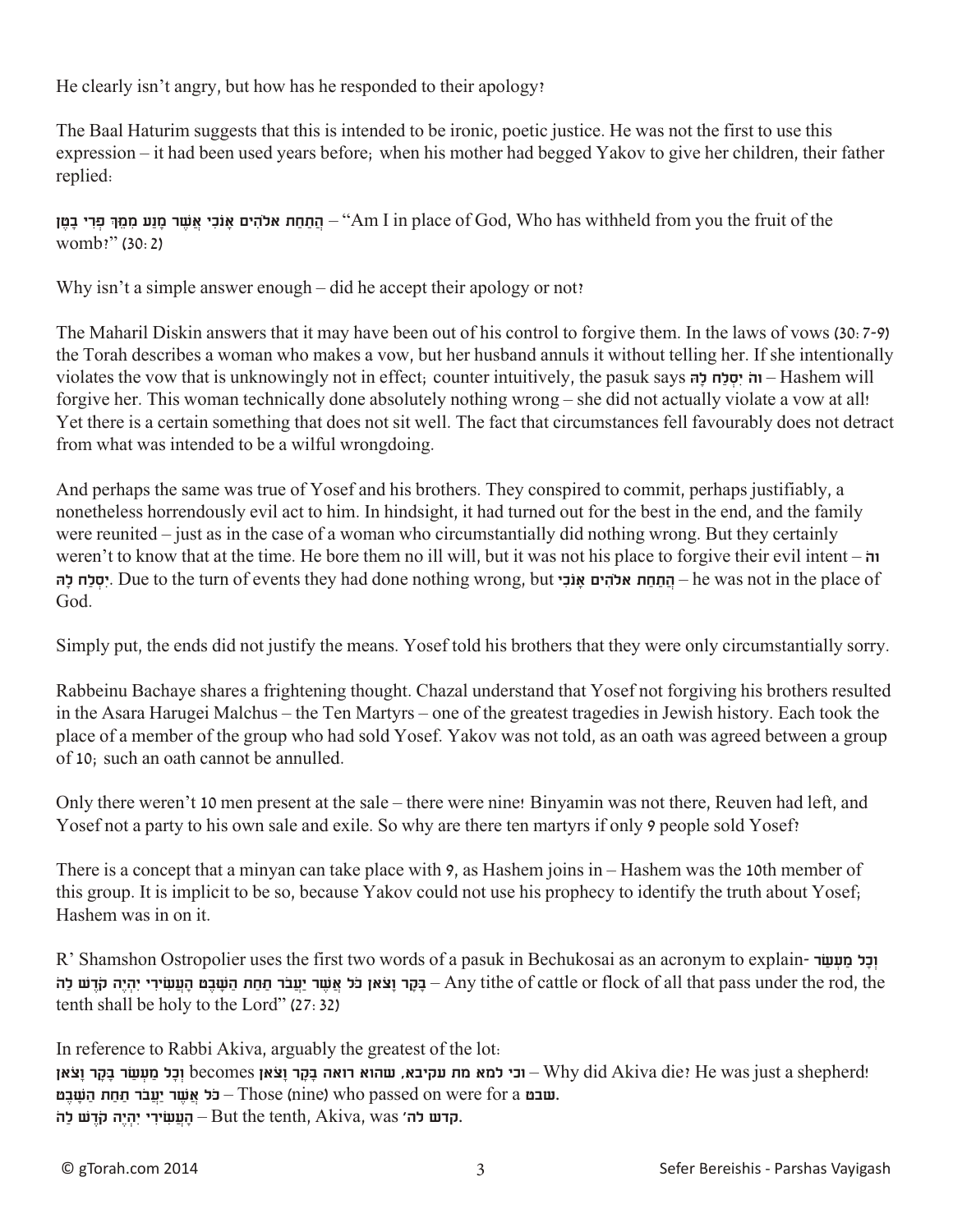There is another allusion to this when Yosef meets Binyamin for the first time since childhood. The Torah says how he cried on his necks – plural – (45:15) **- וַיֵּבְךָּ עֲלֵיהֶם**. This is odd as we have one neck – **ם ֶיהֵלֲע** instead reads '**ם"ה י על** – for the ten Harugei Malchus.

The last sections are not literal explanations – pshat. But the flow of the story is that he did not forgive them, and it had serious ramifications.

### **Dying of Embarrassment**

There is a Midrash that says that when we eventually go up to Heaven and are put on trial to account for our lives, we will be as humiliated and mortified as the brothers before Yosef.

The Beis HaLevi delves into the specifics of what this means.

On a simplistic level, the Midrash means to say that we cannot bluff someone who knows the truth. The brothers claimed that their brother was incidentally not with them; but Yosef knew why, and when he revealed himself to them, there was nothing they could say. Similarly, in Heaven all is known. There is nothing to be said.

**Cha a more sophisticated level, we must admire the nobility Yosef displayed. For one: ולא יכל יוֹסַף להתאפק לכֹל**  those all bear not could Yosef Now – **הַ נִּצָ ּבִ ים עָ לָיו וַיִּקְ רָ א הוֹצִ יאּו כָל אִ יׁש מֵ עָ לָי וְֹלא עָ מַ ד אִ יׁש אִ ּתוֹ בְ ּהִ תְ וַדַ ּע יוֹסֵ ף אֶ ל אֶ חָ יו** standing beside him, and he called out, "Take everyone away from me!" So no one stood with him when Yosef made himself known to his brothers.

Rashi remarks that Yosef could not abide that an Egyptian stand beside him, and witness his brothers humiliation when revealing his true identity.

Do not forget that at this point, from the brothers perspective at least, they had been bullied, falsely imprisoned, harassed and interrogated by a foreign ruler. They had him on their own; he was unguarded. There was every possibility they'd have murdered him and escaped (Shimon and Levi in particular had a track record…), but he took a chance so as not to embarass them publicly.

The brothers do not attack, and Yehuda steps forward and tried to persuade their counterpart with a heart rending plea on behalf of their old father. They did not want to bring Binyamin to Yosef for their fathers sake. Yosef's reply:

am – וַיֹּאמֵר יוֹסֵף אָל אָחָיו אַנִי יוֹסַף הַעוֹד אַבִי חַי וְלֹא יַכְלוּ אָחִיו לַעֲנוֹת אֹתוֹ כִּי וְבִהֲלוּ מִפָּנִיוּ – And Yosef said to his brothers, ''I am Yosef. Is my father still alive?" but his brothers could not answer him because they were startled by his presence.

The Beis Halevi points out that the first thing he said to them after telling them who he was, was "is my father still alive?". He clearly knew Yakov lived; Yehudah had just spoken at length about him. The fact he asked this question regardless is telling, heartrending and completely ironic. It means "Is he not my father too? Was he not alive back then for you to not have abandoned and disowned me? Is he only alive to you now?".

They were shocked into silence, not just because of the surprising turn of events, but because he was right. Their hypocrisy had been revealed, and they died of embarrassment, literally or figuratively. This is **תוכחה** – rebuke in its true form – from the word **להוכיח** – to compellingly prove. He did so convincingly – it is this that is